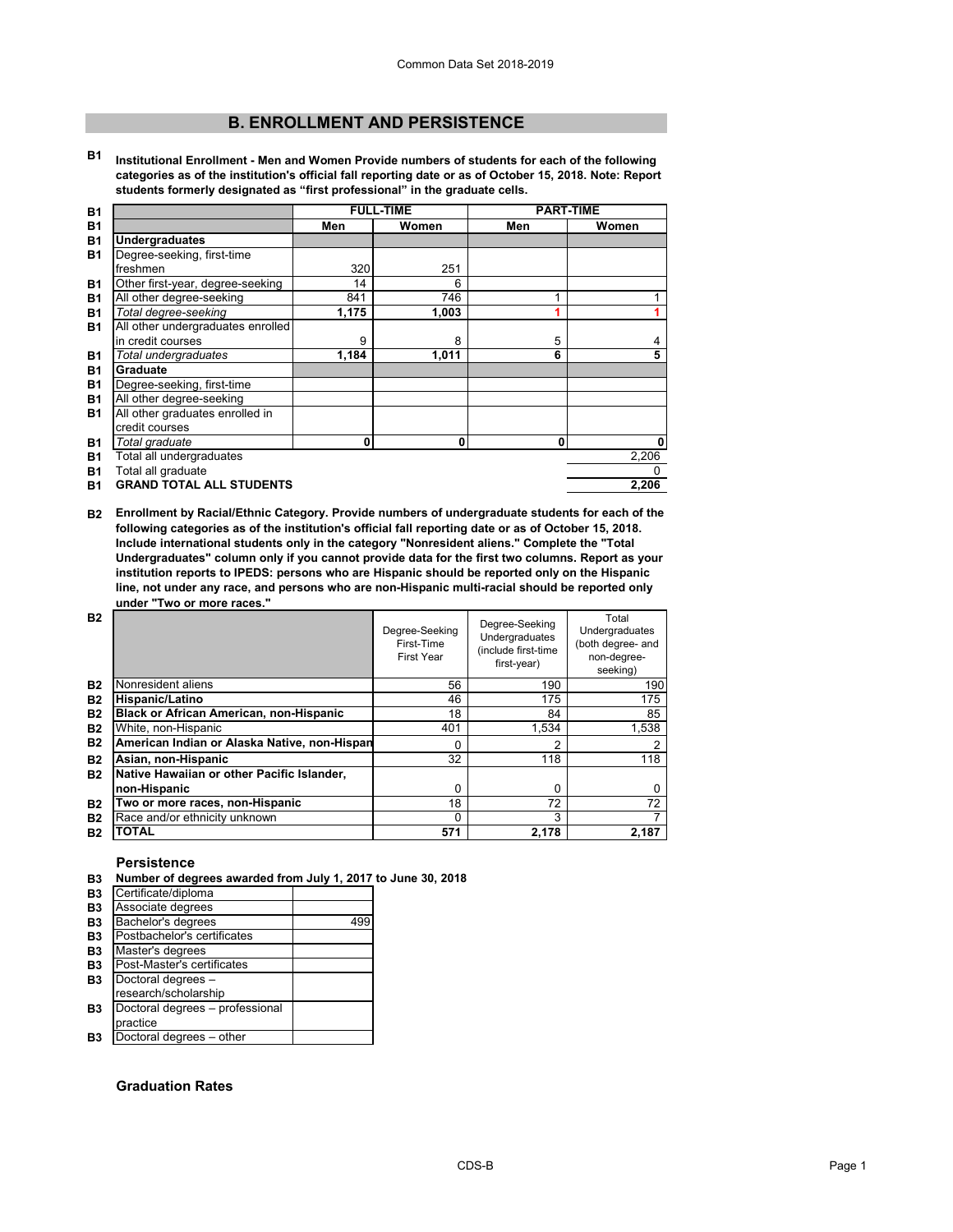The items in this section correspond to data elements collected by the IPEDS Web-based Data Collection System's Graduation Rate Survey (GRS). For complete instructions and definitions of data elements, see the IPEDS GRS Forms and Instructions for the 2017-18 Survey

# **For Bachelor's or Equivalent Institutions**

In the following section for bachelor's or equivalent programs, please disaggregate the Fall 2011 and Fall 2012 cohorts (formerly CDS B4-B11) into four groups:

• Students who received a Federal Pell Grant\*

• Recipients of a subsidized Stafford Loan who did not receive a Pell Grant

• Students who did not receive either a Pell Grant or a subsidized Stafford Loan

• Total (all students, regardless of Pell Grant or subsidized loan status)

\*Students who received both a Federal Pell Grant and a subsidized Stafford Loan should be reported in the "Recipients of a Federal Pell Grant" column.

For each graduation rate grid below, the numbers in the first three columns for Questions A-G should sum to the cohort total in the fourth column (formerly CDS B4-B11).

#### *Fall 2012 Cohort*

|                                |                                                                                                                                                                                                                                                                             | <b>Recipients of</b><br>a Federal<br><b>Pell Grant</b> | Recipients of a<br><b>Subsidized</b><br><b>Stafford Loan</b><br>who did not<br>receive a Pell<br>Grant | <b>Students who</b><br>did not receive<br>either a Pell<br>Grant or a<br>subsidized<br><b>Stafford Loan</b> | Total (sum of 3<br>columes to the<br>left) |
|--------------------------------|-----------------------------------------------------------------------------------------------------------------------------------------------------------------------------------------------------------------------------------------------------------------------------|--------------------------------------------------------|--------------------------------------------------------------------------------------------------------|-------------------------------------------------------------------------------------------------------------|--------------------------------------------|
| For<br>mer<br>ly<br><b>B4</b>  | A- Initital 2012 cohort of first-time, full-<br>time bachelor's (or equivalent) degree<br>seeking undergraduate-students                                                                                                                                                    | 110                                                    | 167                                                                                                    | 314                                                                                                         | 591                                        |
| For<br>mer<br>Ιy<br><b>B5</b>  | B- Of the initial 2012 cohort, how many did not<br>persist and did not graduate for the following<br>reasons: deceased, permanently disabled,<br>armed forces, foreign aid service of the federal<br>government, or official church missions; total<br>allowable exclusions | 0                                                      | 0                                                                                                      | 0                                                                                                           | 0                                          |
| For<br>mer<br>ly<br><b>B6</b>  | C- Final 2012 cohort, after adjusting for<br>allowable exclusions                                                                                                                                                                                                           | 110                                                    | 167                                                                                                    | 314                                                                                                         | 591                                        |
| For<br>mer<br>ly<br><b>B7</b>  | D - Of the initial 2012 cohort, how many<br>completed the program in four years or<br>less (by Aug. 31, 2016)                                                                                                                                                               | 99                                                     | 143                                                                                                    | 253                                                                                                         | 495                                        |
| For<br>mer<br>ly<br><b>B8</b>  | E - Of the initial 2012 cohort, how many<br>completed the program in more than four<br>years but in five years or less (after Aug.<br>31, 2016 and by Aug. 31, 2017)                                                                                                        | $\vert$ 1                                              | 5                                                                                                      | 11                                                                                                          | 17                                         |
| For<br>mer<br>ly<br>B9         | F - Of the initial 2012 cohort, how many<br>completed the program in more than five<br>years but in six years or less (after Aug.<br>31, 2017 and by Aug. 31, 2018)                                                                                                         | $\Omega$                                               | 2                                                                                                      | 0                                                                                                           | 2                                          |
| For<br>mer<br>ly<br><b>B10</b> | G - Total graduating within six years (sum<br>of lines D, E, and F)                                                                                                                                                                                                         | 100                                                    | 150                                                                                                    | 264                                                                                                         | 514                                        |
| For<br>mer<br>ly<br><b>B11</b> | H - Six-year graduation rate for 2012<br>cohort (G divided by C)                                                                                                                                                                                                            | 91%                                                    | 90%                                                                                                    | 84%                                                                                                         | 87%                                        |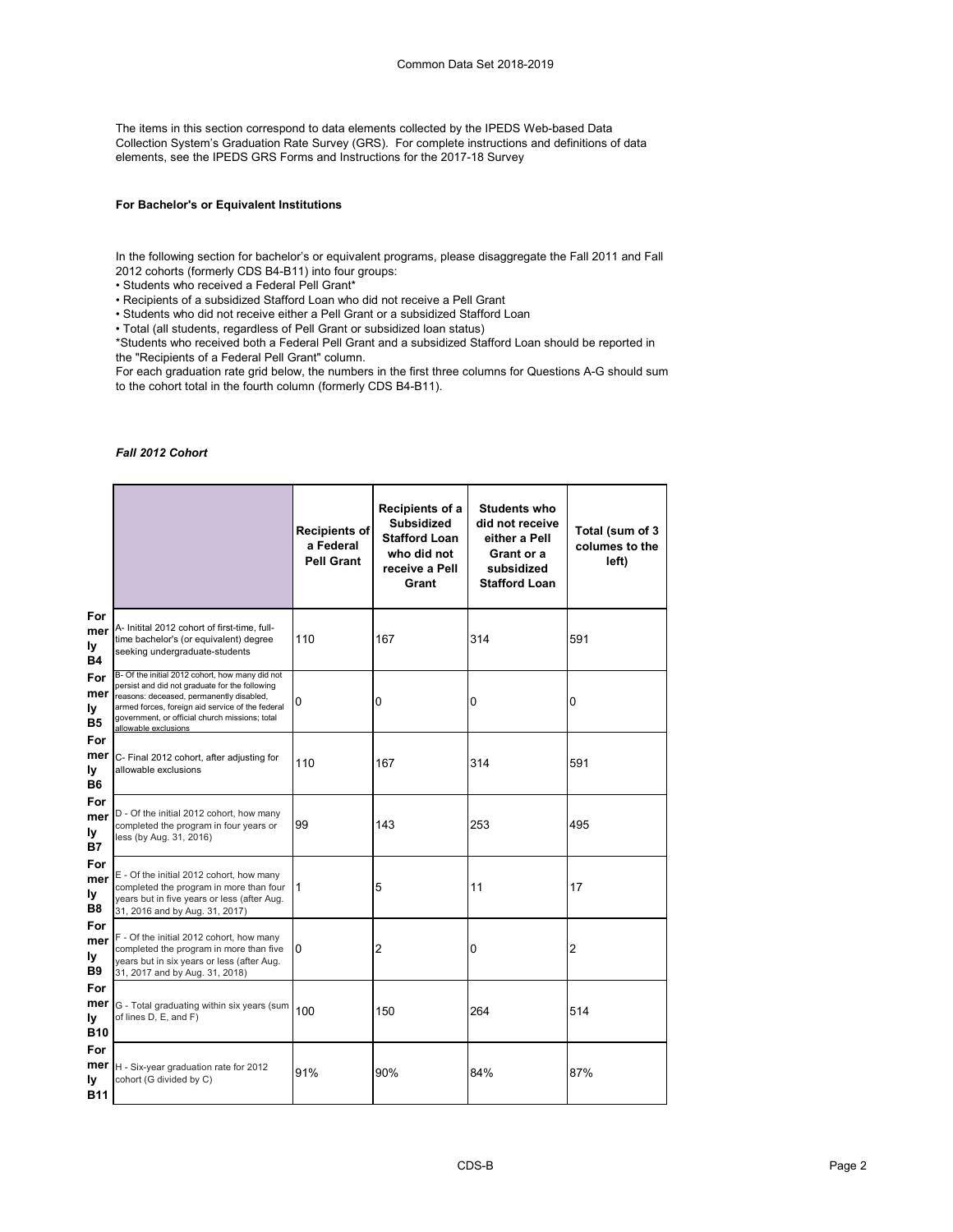# *Fall 2011 Cohort*

|                                |                                                                                                                                                                                                                                                                             | <b>Recipients of</b><br>a Federal<br><b>Pell Grant</b> | Recipients of a<br><b>Subsidized</b><br><b>Stafford Loan</b><br>who did not<br>receive a Pell<br>Grant | <b>Students who</b><br>did not receive<br>either a Pell<br>Grant or a<br>subsidized<br><b>Stafford Loan</b> | Total (sum of 3<br>columes to the<br>left) |
|--------------------------------|-----------------------------------------------------------------------------------------------------------------------------------------------------------------------------------------------------------------------------------------------------------------------------|--------------------------------------------------------|--------------------------------------------------------------------------------------------------------|-------------------------------------------------------------------------------------------------------------|--------------------------------------------|
| For<br>mer<br>ly<br><b>B4</b>  | A- Initital 2011 cohort of first-time, full-<br>time bachelor's (or equivalent) degree<br>seeking undergraduate-students                                                                                                                                                    | 91                                                     | 210                                                                                                    | 271                                                                                                         | 572                                        |
| For<br>mer<br>ly.<br><b>B5</b> | B- Of the initial 2011 cohort, how many did not<br>persist and did not graduate for the following<br>reasons: deceased, permanently disabled,<br>armed forces, foreign aid service of the federal<br>government, or official church missions; total<br>allowable exclusions | $\Omega$                                               | $\Omega$                                                                                               | 1                                                                                                           | 1                                          |
| For<br>mer<br>ly<br><b>B6</b>  | C- Final 2011 cohort, after adjusting for<br>allowable exclusions                                                                                                                                                                                                           | 91                                                     | 210                                                                                                    | 270                                                                                                         | 571                                        |
| For<br>mer<br>ly<br><b>B7</b>  | D - Of the initial 2011 cohort, how many<br>completed the program in four years or<br>less (by Aug. 31, 2015)                                                                                                                                                               | 69                                                     | 170                                                                                                    | 212                                                                                                         | 451                                        |
| For<br>mer<br>ly<br><b>B8</b>  | E - Of the initial 2011 cohort, how many<br>completed the program in more than four<br>years but in five years or less (after Aug.<br>31, 2015 and by Aug. 31, 2016)                                                                                                        | 6                                                      | 11                                                                                                     | 16                                                                                                          | 33                                         |
| For<br>mer<br>ly<br><b>B9</b>  | F - Of the initial 2011 cohort, how many<br>completed the program in more than five<br>years but in six years or less (after Aug.<br>31, 2016 and by Aug. 31, 2017)                                                                                                         | $\mathbf 0$                                            | $\mathbf 0$                                                                                            | 3                                                                                                           | 3                                          |
| For<br>mer<br>ly<br><b>B10</b> | G - Total graduating within six years (sum<br>of lines D, E, and F)                                                                                                                                                                                                         | 75                                                     | 181                                                                                                    | 231                                                                                                         | 487                                        |
| For<br>mer<br>ly<br>B11        | H - Six-year graduation rate for 2011<br>cohort (G divided by C)                                                                                                                                                                                                            | 82%                                                    | 86%                                                                                                    | 86%                                                                                                         | 85%                                        |

# **For Two-Year Institutions**

Please provide data for the 2015 cohort if available. If 2014 cohort data are not available, provide data for the 2014 cohort.

*2015 Cohort*

| <b>B12</b> Initial 2015 cohort, total of first-time, full-time degree/certificate-seeking students:                                                                                                                                                                                        |  |
|--------------------------------------------------------------------------------------------------------------------------------------------------------------------------------------------------------------------------------------------------------------------------------------------|--|
| <b>B13</b> Of the initial 2015 cohort, how many did not persist and did not graduate for the<br>following reasons: death, permanent disability, service in the armed forces, foreign<br>aid service of the federal government, or official church missions; total allowable<br>exclusions: |  |
| <b>B14</b> Final 2015 cohort, after adjusting for allowable exclusions (Subtract question B13<br>from question B12):                                                                                                                                                                       |  |
| <b>B15</b> Completers of programs of less than two years duration (total):                                                                                                                                                                                                                 |  |
| <b>B16</b> Completers of programs of less than two years within 150 percent of normal time:                                                                                                                                                                                                |  |
| <b>B17</b> Completers of programs of at least two but less than four years (total):                                                                                                                                                                                                        |  |